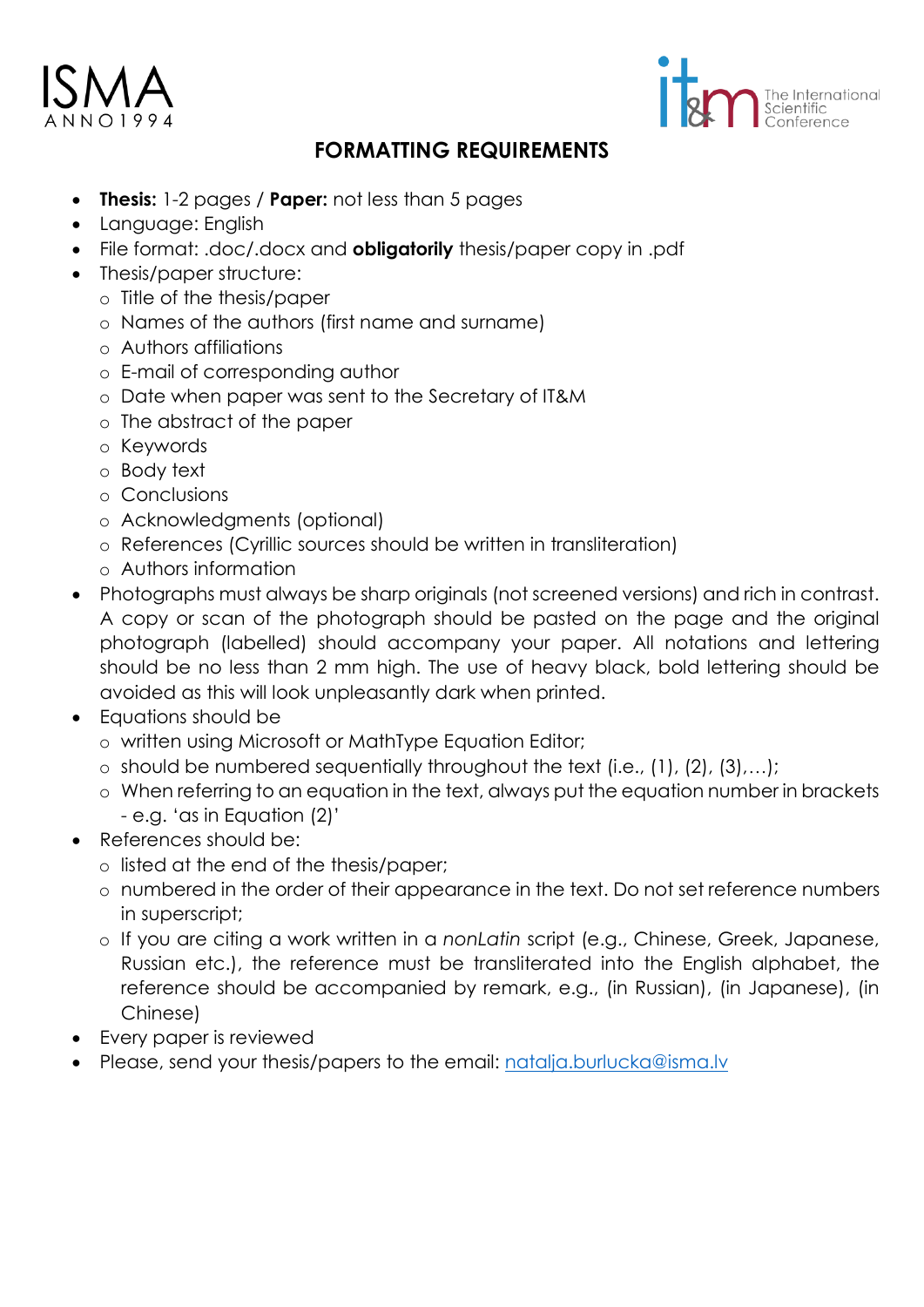

# **References (examples):**



The final page number should be in the shortest possible form and separated from the initial page number by an en rule '– ', e.g. 2104–14, i.e. the numbers '21' are not repeated

# **Journal articles**

[1] Shunin Yu N, Zhukovskii Yu F, Gopejenko V I, Burlutskaya N, Lobanova-Shunina T, Bellucci S 2012 *Journal of Nanophotonics* **6**(1) 31-6

## **Books**

- [2] Ziman J M 1979 *Models of Disorder* Cambridge Univ. Press: New York-London chapter 10
- [3] Economou E L 2006 *Green's Functions in Quantum Physics* (3rd edition) Solid *State Ser.* **7** Springer Verlag: Berlin-Heidelberg
- [4] Sze S M 1969 *Physics of Semiconductor Devices* Wiley Interscience: New York
- [5] Shunin Yu N, Zhukovskii Yu F, Burlutskaya N Yu, Gopejenko V I, Bellucci S 2012 in *Nanodevices and Nanomaterials for Ecological Security, Series: NATO Science for Peace Series B - Physics and Biophysics* ed Yu Shunin and A Kiv Springer Verlag: Heidelberg 237-62

# **Books and Articles in Books and Conference Proceedings**

- [6] Dorman L I 1975 *Variations of Galactic Cosmic Rays* Moscow State University Press: Moscow p 103
- [7] Caplar R and Kulisic P 1973 *Proc. Int. Conf. on Nuclear Physics (Munich)* **1** North-Holland/American Elsevier: Amsterdam p 517
- [8] Cheng G X 2001 *Raman and Brillouin Scattering-Principles and Applications* Scientific: Beijing
- [9] Szytula A and Leciejewicz J 1989 *Handbook on the Physics and Chemistry of Rare Earths* **12** ed K A Gschneidner Jr and L Erwin Elsevier: Amsterdam p 133
- [10] Kuhn T 1998 Density matrix theory of coherent ultrafast dynamics *Theory of Transport Properties of Semiconductor Nanostructures (Electronic Materials 4)* ed E Schöll Chapman and Hall: London **chapter 6** 173–214
- [11] Kuhn T, Binder E, Rossi F, Lohner A, Rick K, Leisching P, Leitenstorfer A, Elsaesser T, Stolz W 1994 Coherent excitonic and free-carrier dynamics in bulk GaAs and heterostructures *Coherent Optical Interactions in Semiconductors: Proc. NATO Advanced Research Workgroup (Cambridge, UK, 11–14 August 1993) NATO Advanced Study Institute, Series B: Physics* **330** ed R T Phillips Plenum: New York 33–62

# **Preprints and Patents**

- [12] Milson R, Coley A, Pravda V, Pravdova A 2004 Alignment and algebraically special tensors *Preprint* grqc/0401010
- [13] Eaton D I 1975 *Porous glass support material* US Patent No. 3 904

# **Internet recourses**

[14] Ram R, Orlando T 2003 *Physics for Solid-State Applications* http://ocw.mit.edu/courses/ electrical-engineering-and-computer-science/6-730-physics-for-solid-state-applications-spring-2003/ 16 Jan 2014

### **Work written in a nonLatin script**

- [15] Grosberg A. Yu. and Khokhlov A. R., 1989 *Statistical Physics of Macromolecules* Nauka: Moscow *(in Russian)*
- [16] Kireev S V, Protsenko E D, Shyrev S L 2002 *Byull. Izobret.* No. 10 RF Patent No.2181197 *(in Russian)*